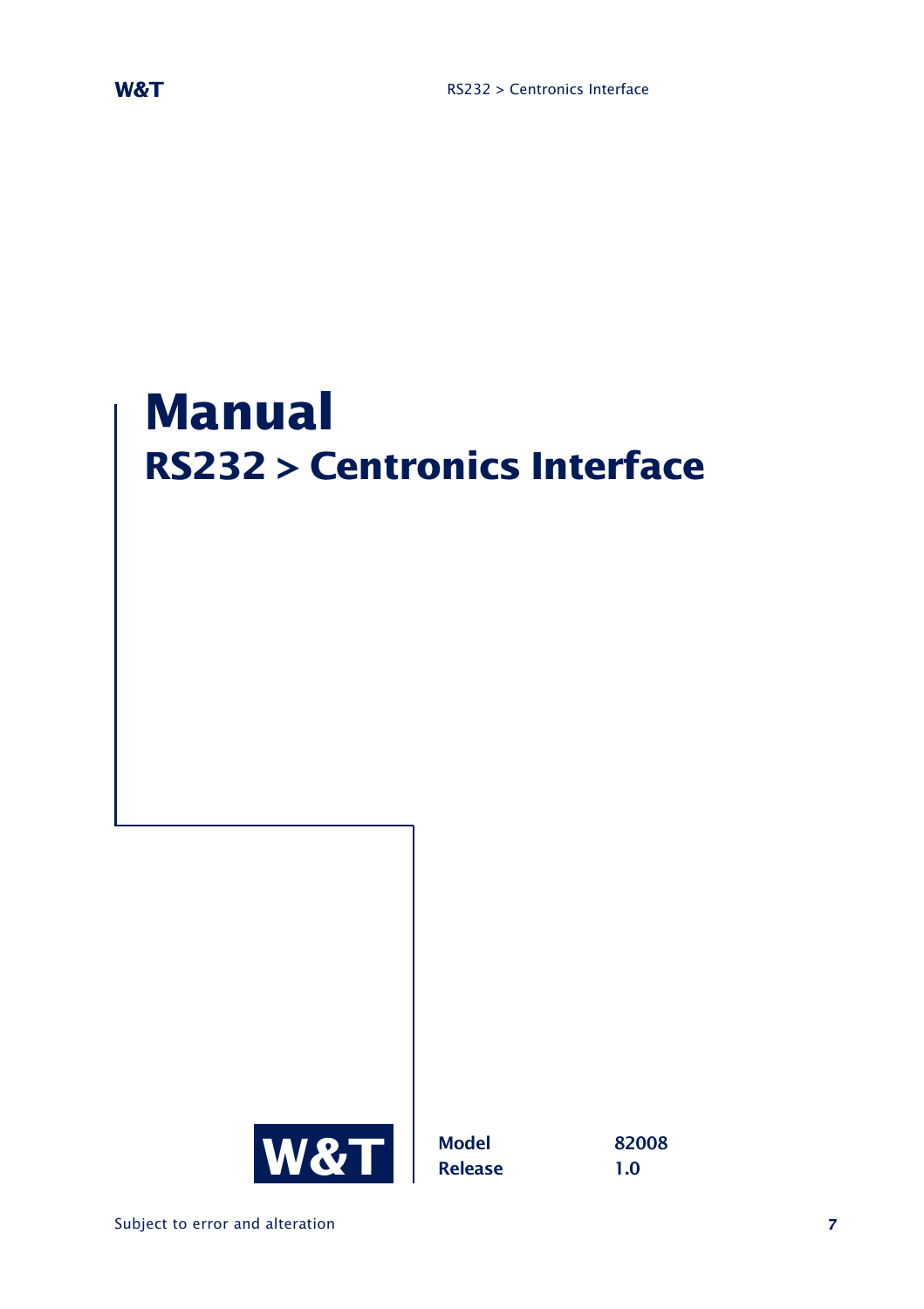© 08/2004 by Wiesemann & Theis GmbH

Subject to errors and changes:

Since we can make mistakes, none of our statements should be used without checking. Please let us know of any mistakes or misunderstandings you are aware of, so that we can recognize and eliminate them quickly.

Perform work on and with W&T products only as described here and only if you have read and understood the manual fully. Unauthorized use can result in hazards. We are not liable for the consequences of unauthorized use. When in doubt, check with us or consult you dealer!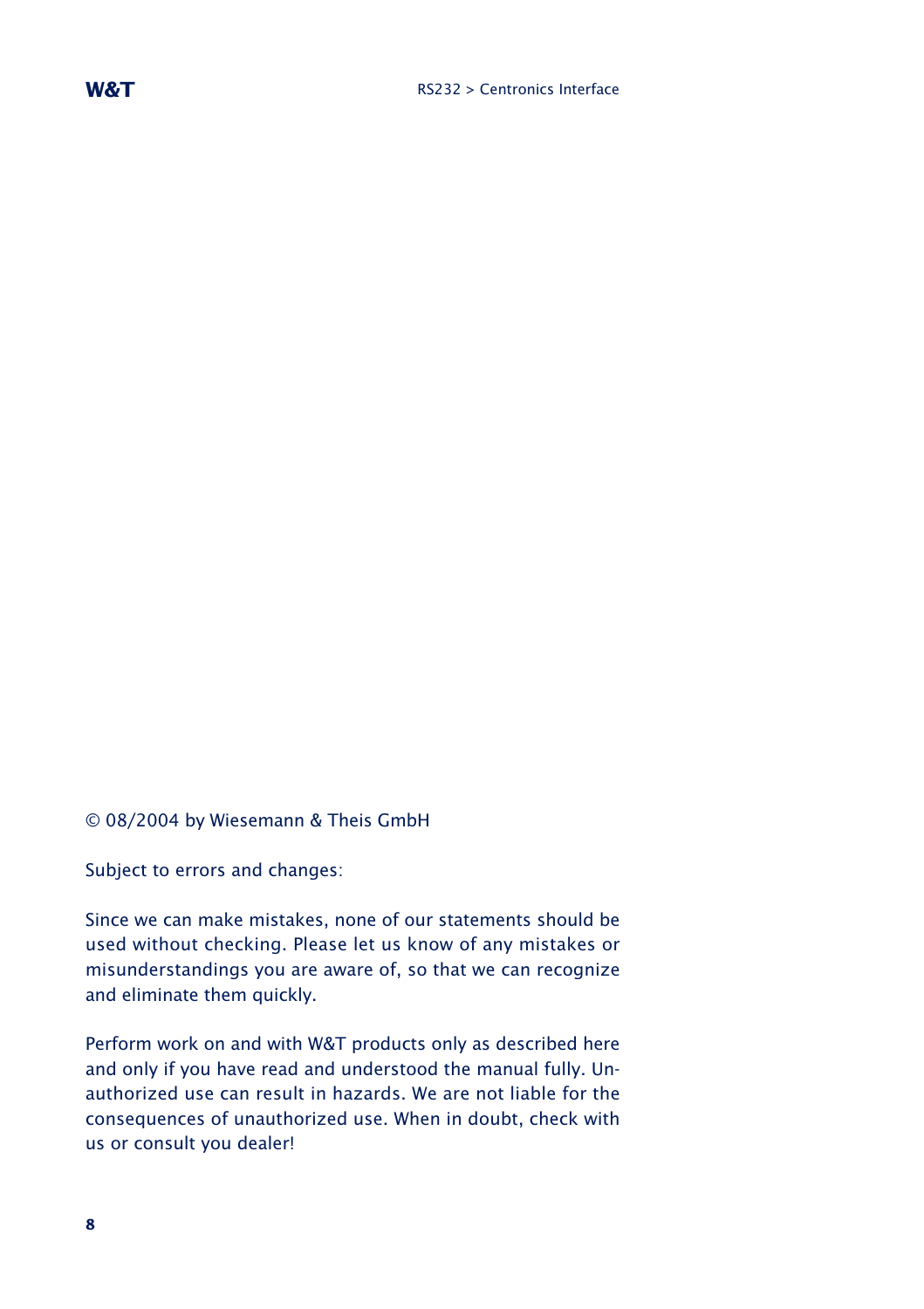#### **RS232 > Centronics Interface 4+4K**

The 82008 Interface permits parallel printers or plotters to be connected to any data source having a serial RS232 port.

#### **Function**

When installing, the data format of the Interface must match the format used by the data source. THe RS232 parameters can be set either by using DIL switches inside the Interface (see table) or using automatic format detection in "Learn-Mode".

#### **Learn-Mode**

To initialize Learn-Mode you must press the red key on the interface converter as the Interface is being turned on. After releasing the key the current setting of the Interface is output on the connected printer. Next a page of any desired text should be sent to the Interface for purposes of format detection. The detected RS232 parameters are output on the printer and automatically stored in a non-volatile EEPROM. The next the the Interface is turned on (without holding the red key down), the Interface carries out its normal function using the newly detected parameters. Lear-Mode can be repeated as often as desired. In normaly operation pressing the red key once clears the built-in buffer (Clear). Pressing it twice prints out the buffer contents again (Copy).

#### **Manual setting of the RS232 parameters**

In addition to Learn-Mode, the Interface allows you to set the RS232 parameters manually using DIL switches accessible by opening the Interface housing.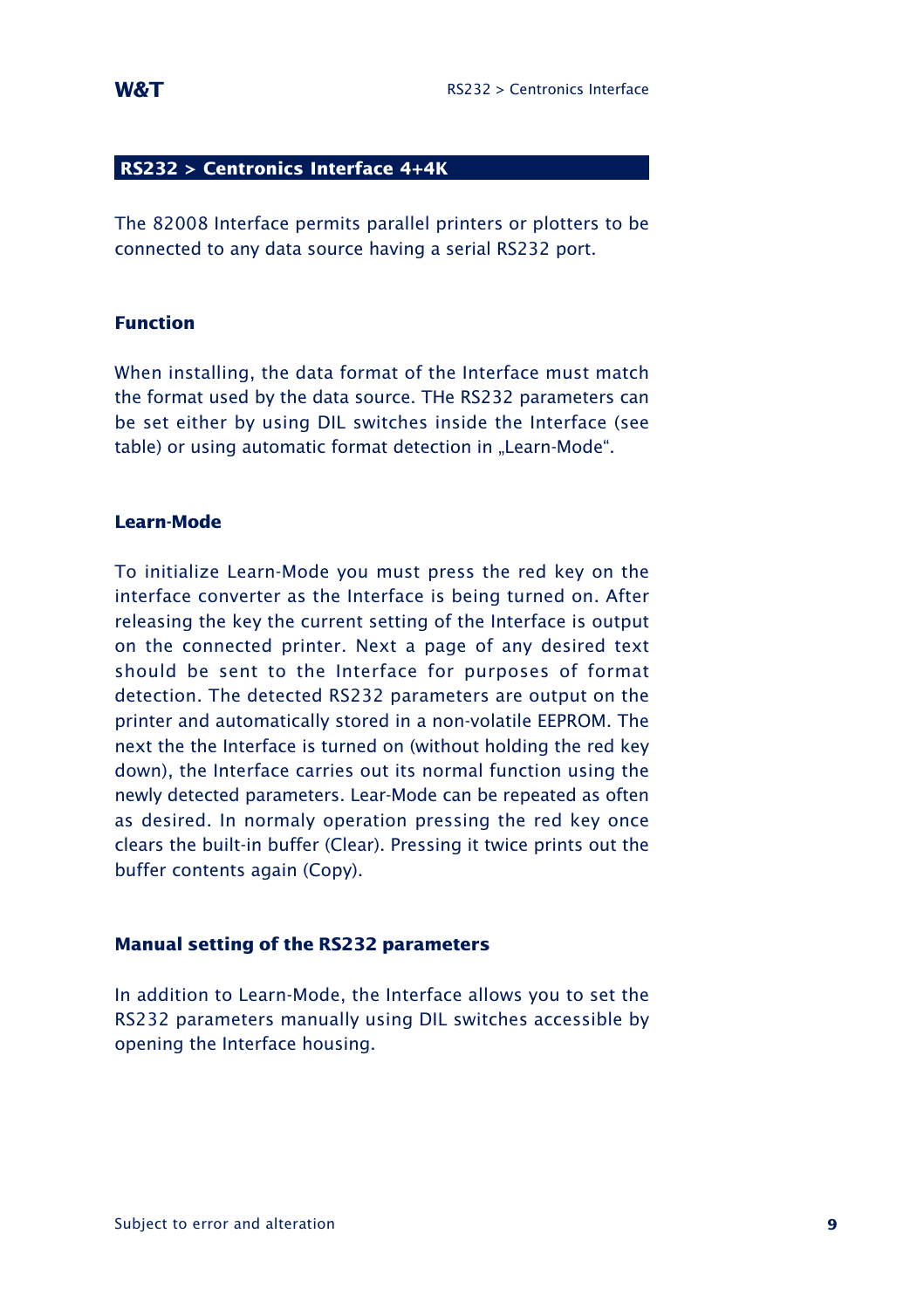The meaning of the DIL switches can be taken from the table below:

| baudrate | S1  | S <sub>2</sub> | <b>S3</b> |
|----------|-----|----------------|-----------|
| 300      | off | off            | off       |
| 1200     | ON  | off            | off       |
| 2400     | off | ON             | off       |
| 4800     | ON  | ON             | off       |
| 9600     | off | of f           | ON        |
| 19200    | ON  | off            | ON        |
| 38400    | off | ON             | On        |
| 76800    | ON  | ON             | ON        |

| baudrate | S1  | c d | S3   | data bit | S4 |
|----------|-----|-----|------|----------|----|
| 300      | off | off |      |          |    |
| 1200     | ON  | off | ءء ۔ |          |    |

| 4800  | ON  | ON  | off | parity     | S5  | S6  |
|-------|-----|-----|-----|------------|-----|-----|
| 9600  | off | off | ON  | no         | ON  | off |
| 19200 | ON  | off | ON  | odd        | off | ON  |
| 38400 | off | ON  | On  | even       | ON  | ON  |
| 76800 | ΟN  | ΟN  | ON  | learn mode | off | off |

| code conversion          | 57  | S8 |
|--------------------------|-----|----|
| No                       | ON  | ON |
| $GRASCH \rightarrow IBM$ | off | ΟN |
| $IBM \rightarrow GRASCH$ | ON  |    |

### **Handshake**

The Interface uses Hardware handshake and XON/XOFF handshake. To suppress one of these methods, leave the corresponding line unconnected. The built-in Overrun Buffer ensures that no data are lose even when the computer sends up to 4kB of data after the handshake stop.

## **Code conversion**

The Interface can converte as needed between ASCII and IBM code.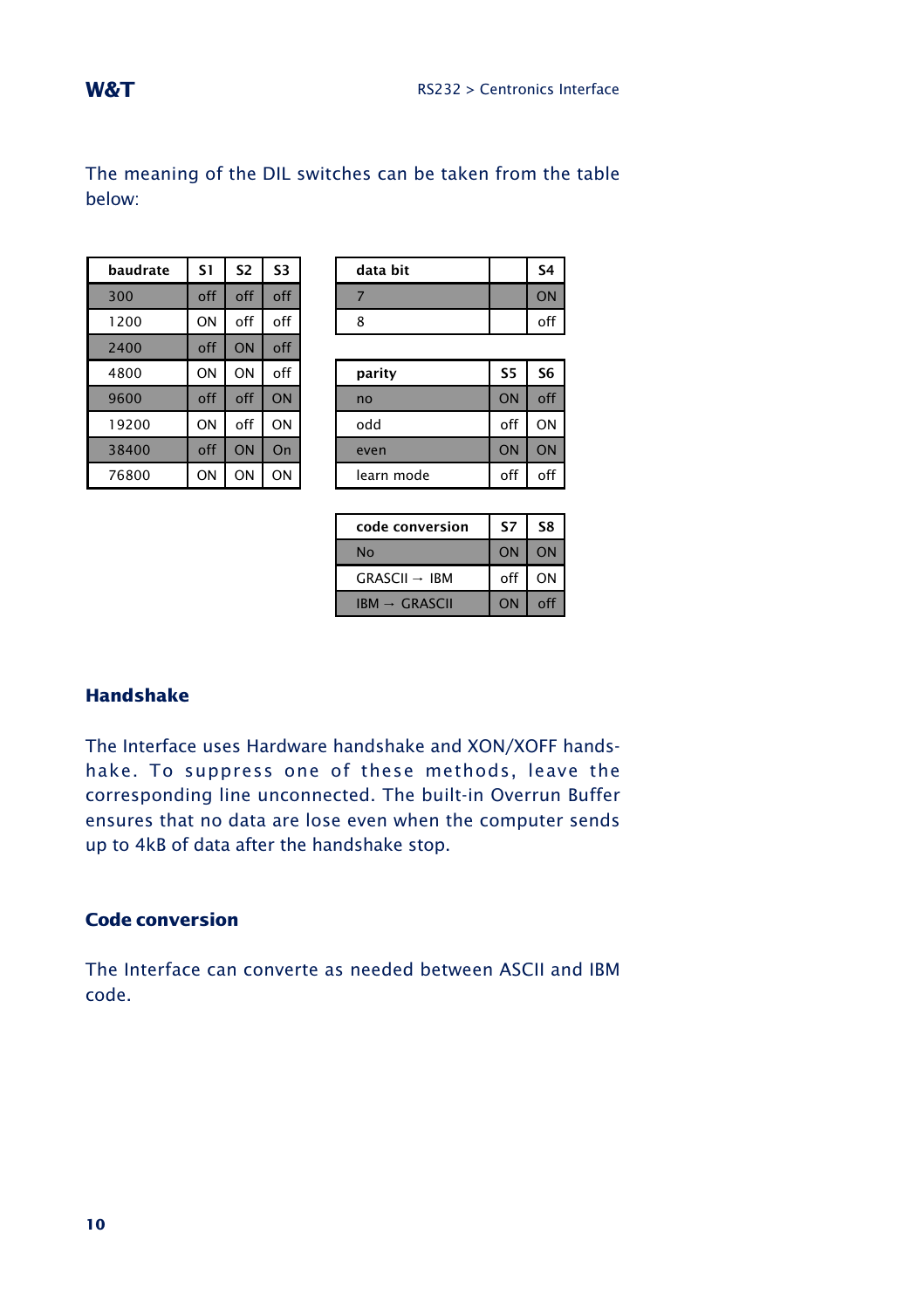### **Connectors and pinouts**

The 82008 Interface is ready to plug in to 9-pole PC-COM ports. By using the included gender changer #11570 you can connect the Interface to 25-pin RS232 ports with DTE configuration (e.g. a PC).

To adapt for 25-pin RS232 ports with DCE configuration (e.g., terminal AUX port), use the included gender changer #11580.

The pin configuration for the RS232 interface can be found in the table below:

| 9-pin female connector |                             |  |
|------------------------|-----------------------------|--|
| Pin                    | <b>Funktion</b>             |  |
| $\overline{2}$         | XON/XOFF output             |  |
| 3                      | data input                  |  |
| 5                      | signal GND                  |  |
| 6                      | handshake output            |  |
| 8                      | handshake output            |  |
|                        |                             |  |
|                        |                             |  |
|                        | 25-pin female connector     |  |
|                        | (with gender changer 11570) |  |
| Pin                    | <b>Funktion</b>             |  |
| $\overline{2}$         | data input                  |  |
| 3                      | XON/XOFF output             |  |
| 5                      | handshake output            |  |
| 6                      | handshake output            |  |

| 25-pin male connector |                             |  |  |
|-----------------------|-----------------------------|--|--|
|                       | (with gender changer 11580) |  |  |
| Pin                   | <b>Funktion</b>             |  |  |
| $\overline{2}$        | XON/XOFF output             |  |  |
| 3                     | data input                  |  |  |
| 4                     | handshake output            |  |  |
| 7                     | signal GND                  |  |  |
| 20                    | handshake output            |  |  |